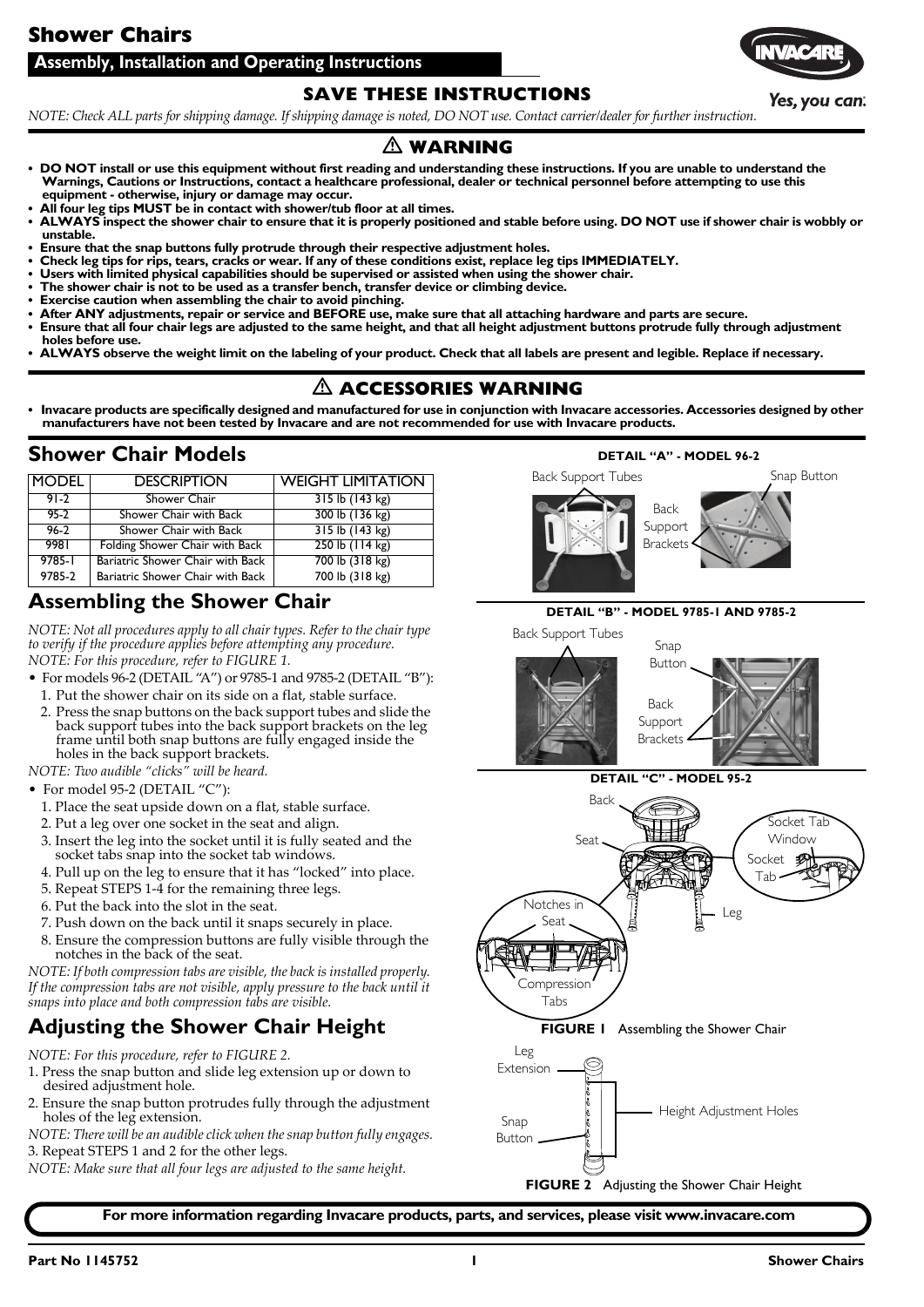# <span id="page-1-1"></span>**Unfolding and Folding the Shower Chair**

*NOTE: This procedure applies to shower chair model 9981 only. NOTE: For this procedure, refer to FIGURE 3.*

- 1. Place the shower chair on the floor/tub floor in the upright position.
- 2. Pull on the top edge of the inside leg to unlock the pivot stop bracket from the recess in the underside of the seat (Detail "A").
- 3. Lift up on rear edge of seat.

*NOTE: When folding the shower chair, the pivot stop bracket MUST be flipped up BEFORE the pivot stop bracket can lock into the recess (Detail "B").*

- 4. Grab the top of the inside leg and pull towards the rear of the seat until stopped by the pivot stop bracket (Detail "C").
- 5. Lower the rear edge of the seat so that the top of the inside leg fits securely into the groove along the back edge of the seat (Detail "D").

# - **WARNING**

**Ensure the top of the leg tube is fully inserted and seated in the seat groove before using this device.**

6. If necessary, push the backrest into position (Detail "E").

# **Cleaning**

*NOTE: Before using any cleaning products, test an area on the bottom of the shower chair to make sure the product does not cause discoloration or staining. DO NOT use an abrasive detergent or cleaner to clean the shower chair.*

Use a water and a mild, non‐abrasive cleaner to clean the shower chair.

<span id="page-1-0"></span>



# **Limited Warranty**

**Invacare warrants this product to be free from defects in materials and workmanship. PLEASE NOTE: THE WARRANTY BELOW HAS BEEN DRAFTED TO COMPLY WITH FEDERAL LAW APPLICABLE TO PRODUCTS MANUFACTURED AFTER JULY 4, 1975.**

**This warranty is extended only to the original purchaser/user of our products.**

**This warranty gives you specific legal rights and you may also have other legal rights which vary from state to state.**

**Invacare warrants its product to be free from defects in materials and workmanship for three years for the original purchaser. If within such warranty period any such product shall be proven to be defective, such product shall be repaired or replaced, at Invacare's option. This warranty does not include any labor or shipping charges incurred in replacement part installation or repair of any such product. Invacare's sole obligation and your exclusive remedy under this warranty shall be limited to such repair and/or replacement.**

**For warranty service, please contact the dealer from whom you purchased your Invacare product. In the event you do not receive satisfactory warranty service, please write directly to Invacare at the address on the back page. Provide dealer's name, address, model number, date of purchase, indicate nature of the defect and, if the product is serialized, indicate the serial number.**

**Invacare Corporation will use a return authorization. The defective unit or parts must be returned for warranty inspection using the serial number, when applicable, as identification within thirty days of return authorization date. DO NOT return products to our factory without our prior consent. C.O.D. shipments will be refused; please prepay shipping charges.**

**LIMITATIONS AND EXCLUSIONS: THE WARRANTY SHALL NOT APPLY TO PROBLEMS ARISING FROM NORMAL WEAR OR FAILURE TO ADHERE TO THE ENCLOSED INSTRUCTIONS. IN ADDITION, THE FOREGOING WARRANTY SHALL NOT APPLY TO SERIAL NUMBERED PRODUCTS IF THE SERIAL NUMBER HAS BEEN REMOVED OR DEFACED; PRODUCTS SUBJECTED TO NEGLIGENCE, ACCIDENT, IMPROPER OPERATION, MAINTENANCE OR STORAGE; OR PRODUCTS MODIFIED WITHOUT INVACARE'S EXPRESS WRITTEN CONSENT INCLUDING, BUT NOT LIMITED TO: MODIFICATION THROUGH THE USE OF UNAUTHORIZED PARTS OR ATTACHMENTS: PRODUCTS DAMAGED BY REASON OF REPAIRS MADE TO ANY COMPONENT WITHOUT THE SPECIFIC CONSENT OF INVACARE; PRODUCTS DAMAGED BY CIRCUMSTANCES BEYOND INVACARE'S CONTROL; PRODUCTS REPAIRED BY ANYONE OTHER THAN AN INVACARE DEALER, SUCH EVALUATION SHALL BE SOLELY DETERMINED BY INVACARE.**

**THE FOREGOING EXPRESS WARRANTY IS EXCLUSIVE AND IN LIEU OF ALL OTHER EXPRESS WARRANTIES WHATSOEVER, WHETHER EXPRESS OR IMPLIED, INCLUDING THE IMPLIED WARRANTIES OF MERCHANTABILITY AND FITNESS FOR A PARTICULAR PURPOSE AND THE SOLE REMEDY FOR VIOLATIONS OF ANY WARRANTY WHATSOEVER, SHALL BE LIMITED TO REPAIR OR REPLACEMENT OF THE DEFECTIVE PRODUCT PURSUANT TO THE TERMS CONTAINED HEREIN. THE APPLICATION OF ANY IMPLIED WARRANTY WHATSOEVER SHALL NOT EXTEND BEYOND THE DURATION OF THE EXPRESS WARRANTY PROVIDED HEREIN. INVACARE SHALL NOT BE LIABLE FOR ANY CONSEQUENTIAL OR INCIDENTAL DAMAGES WHATSOEVER. THIS WARRANTY SHALL BE EXTENDED TO COMPLY WITH STATE/PROVINCIAL LAWS AND REQUIREMENTS.**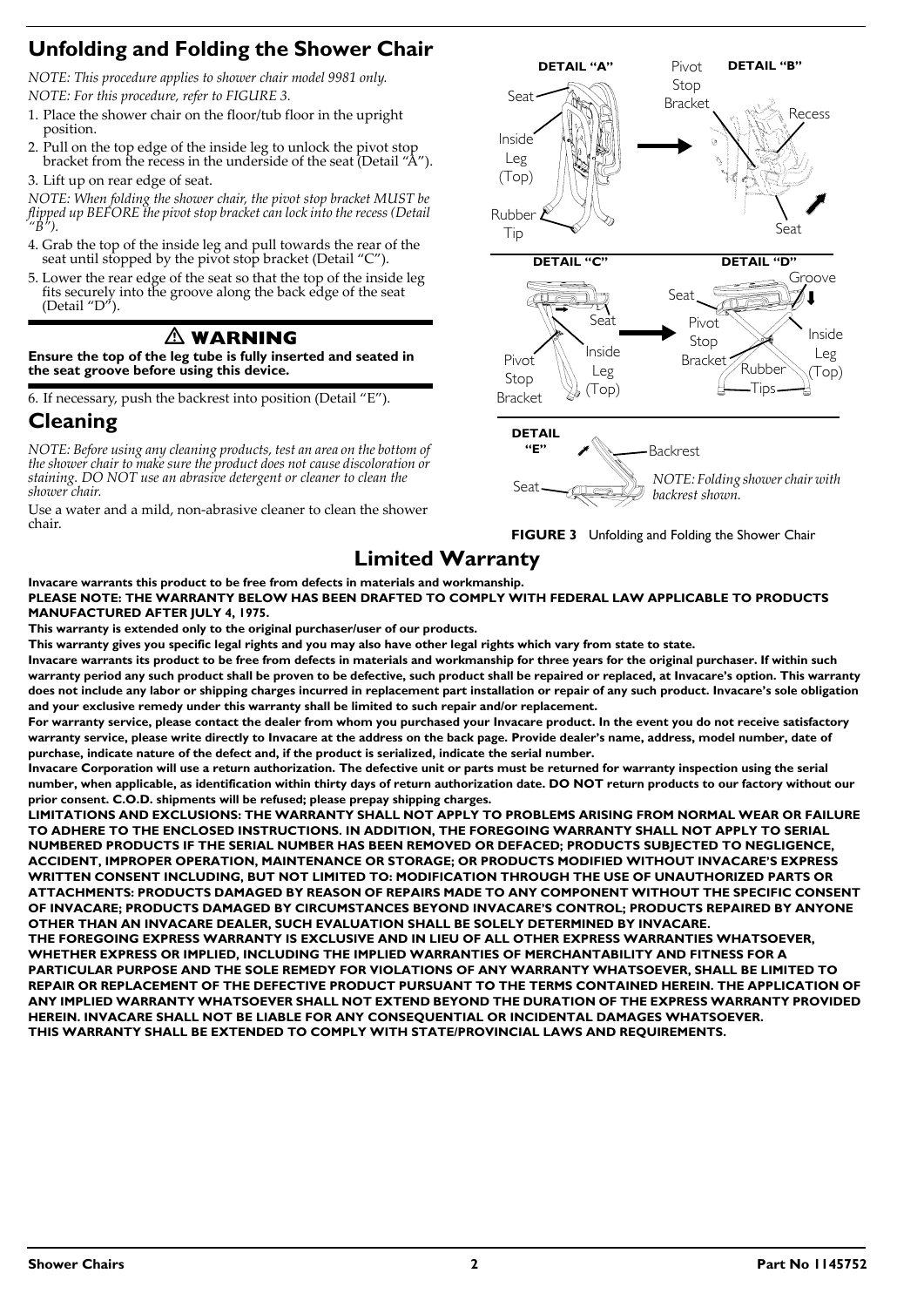<span id="page-2-4"></span>**Instructions pour l'assemblage, l'installation et le fontionnement**

### **CONSERVER CES INSTRUCTIONS**

REMARQUE: Vérifiez l'état de TOUTES les pièces afin de vous assurer qu'elles n'ont pas été endommagées pendant le transport. En cas de problème, NE les utilisez *PAS. Contactez votre revendeur/transporteur pour vous renseigner sur la marche à suivre.*

# - **AVERTISSEMENT**

- **N'installez PAS et n'utilisez PAS cet équipement sans avoir préalablement lu et compris ces instructions. Si vous ne comprenez pas les avertissements, les mises en garde et les instructions, contactez un professionnel de la santé, un revendeur ou du personnel technique avant d'essayer d'utiliser cet équipement, sous risque de blessures ou de dégâts matériels.**
- 
- Les quatre pieds DOIVENT toujours être en contact avec le sol de la douche/baignoire.<br>• Vérifiez TOUJOURS la chaise de douche afin de vous assurer qu'elle est stable et bien positionnée avant de l'utiliser. N'utilisez PA **chaise si elle est bancale ou instable.**
- 
- Assurez-vous que les boutons d'enclenchement dépassent bien de leurs trous de réglage respectifs.<br>• Inspectez l'embout des pieds afin de vous assurer de l'absence de fentes, de déchirures, de fissures ou de traces d'usur Les personnes dont les capacités physiques sont limitées doivent être surveillées ou aidées lors de l'utilisation de cette chaise de
- **douche.**
- **Cette chaise de douche ne doit pas être employée pour transférer une personne d'un endroit à l'autre ni pour grimper dessus.**
- **Procédez avec précaution lors du montage afin d'éviter tout pincement. Après un réglage, une réparation ou une opération d'entretien, et AVANT toute utilisation, assurez-vous que toutes les pièces de fixation sont bien en place.**
- Vérifiez si les quatre pieds sont réglés à la même hauteur, et si tous les boutons de réglage de la hauteur dépassent complètement des<br>trous de réglage avant usage.<br>• Respectez TOUJOURS la limite de poids figurant sur l'
- **lisibles. Remplacez-les si besoin est.**

# - **AVERTISSEMENT À PROPOS DES ACCESSOIRES**

• Les produits Invacare sont spécialement conçus et fabriqués pour être employés conjointement avec les accessoires Invacare. Les acces-<br>soires conçus par d'autres fabricants n'ont pas été testés par Invacare et il n'est p **Invacare.**

#### **Modèles de chaises de douche**

| <b>MODELE</b>        | <b>DESCRIPTION</b>                                                                 | LIMITES DE POIDS                               |
|----------------------|------------------------------------------------------------------------------------|------------------------------------------------|
| $91 - 2$             | Chaise de douche                                                                   | $315$ lb $(143 \text{ kg})$                    |
| $95-2$               | Chaise de douche avec dossier                                                      | 300 lb (136 kg)                                |
| $96 - 2$             | Chaise de douche avec dossier                                                      | $315$ lb $(143 \text{ kg})$                    |
| 998T                 | Chaise de douche pliante avec dossier                                              | $250$ lb $(114 \text{ kg})$                    |
| $9785 - 1$<br>9785-2 | Bariatric Chaise de douche avec dossier<br>Bariatric Chaise de douche avec dossier | 700 lb (318 kg)<br>$700$ lb $(318 \text{ kg})$ |

#### <span id="page-2-2"></span>**Montage de la chaise de douche**

*REMARQUE: toutes les instructions ne s'appliquent pas indifféremment à tous lestypes de chaises. Veuillez commencer par vérifier votretype de chaise de douche afin de vous assurer que les instructions concordent avant dʹentreprendre le montage.*

*REMARQUE: pour cette procédure, se référer à la [FIGURE 1](#page-2-0).*

- Pour le modèle 96‐2 (DÉTAIL « A ») ou 9785‐1 et 9785‐2 (DÉTAIL « B »): 1. Mettez la chaise de douche sur son côté sur une surface plane et
	- stable. 2. Enfoncez les boutons de fermoir sur les tubes de soutien arrière et
- glissez les tubes de soutien arrière dans les douilles de support arrière du pied jusqu'à ce que les deux boutons de fermoir s'engagent entièrement dans les orifices des douilles de souiten arrière. *REMARQUE: un « clic » audible sera entendu.*

• Pour le modèle 95‐2 (DÉTAIL « B »):

- 1. Placez le siège à l'envers sur une surface plane et stable.
- 2. Placez un pied sur une des douilles du siège et alignez‐les.
- 3. Insérez le pied dans la douille jusquʹà ce quʹil soit bien en place et que les languettes de la douille s'encastrent à fond et dépassent de l'ouverture.
- 4. Tirez sur le pied pour vous assurer quʹil a été bien encastré.
- 5. Répétez les étapes 1 à 4 pour les trois pieds restants.
- 6. Placez le dossier dans la fente du siège.
- 7. Appuyez sur le dossier jusquʹà ce quʹil soit bien encastré.
- 8. Assurez-vous que les boutons-pression sont tout à fait visibles dans les encoches à l'arrière du siège.

*REMARQUE: si les deux languettes de compression sont visibles, le dossier est installé correctement. Si les languettes de compression ne sont pas visibles, appliquez la pression au dossierjusquʹà ce quʹilsʹencastreet queles deux encoches soient visibles.*

#### <span id="page-2-3"></span>**Ajuster la hauteur de chaise de douche**

- *REMARQUE: pour cette procédure, se référer à la [FIGURE 2](#page-2-1).*
	- 1. Appuyez sur le bouton-pression et faites glisser l'extension du pied jusquʹà lʹorifice approprié.
	- Assurez-vous que le bouton-pression dépasse complètement des orifices dʹajustement de lʹextension du pied.

*REMARQUE: il y aura un clic audible quand le bouton‐pression sera complètement encastré.*

3. Répétez les ÉTAPES 1 et 2 pour les autres pieds.

*REMARQUE: assurez‐vous que les quatre pieds sont bien à la même hauteur.*

Tubes de support du dossier en annum Bouton-pression Supports de fixation du dossier **DÉTAIL "B" - MODEL 9785-1 AND 9785-2** Tubes de support du dossier<br>  $\bigwedge$ <br>
Bouton-pression Supports de

**DÉTAIL "A" - MODEL 96-2**

**DÉTAIL "C" - MODEL 95-2** fixation du dossier



#### **FIGURE 1** [Montage de la chaise de douche](#page-2-2)

<span id="page-2-0"></span>

#### <span id="page-2-1"></span>**FIGURE 2** [Ajuster la hauteur de chaise de douche](#page-2-3)

**Pour plus d'informations sur les produits, les pièces et les services Invacare, visitez le site Web www.invacare.com.**



### Yes, you can.